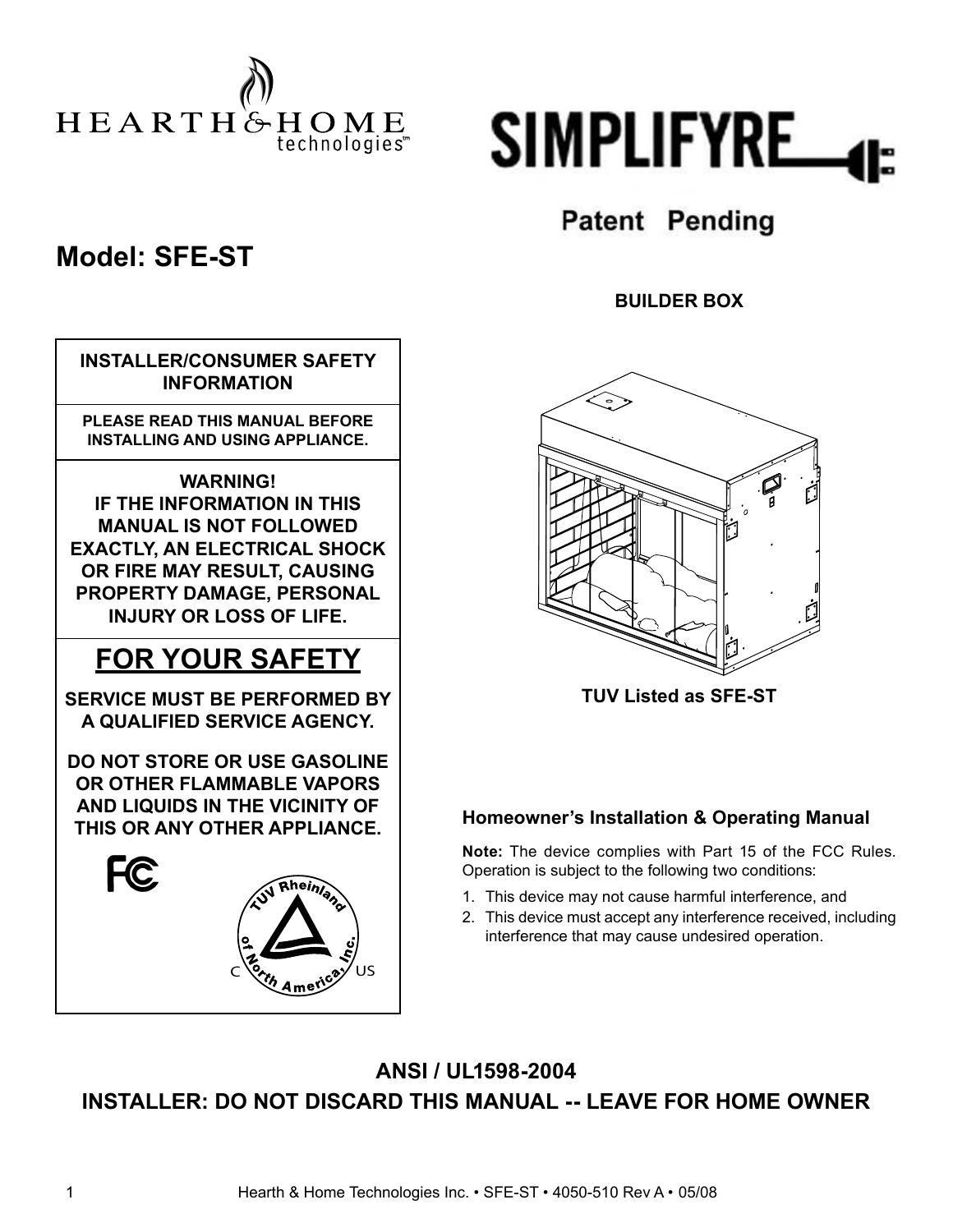#### **Congratulations!**

Congratulations on selecting a Simplifyre electric fireplace. The unit you have selected is designed to provide the utmost in safety, reliability and efficiency.

As the owner of a new fireplace, you'll want to read and carefully follow all of the instructions contained in this owner's manual. Pay special attention to all cautions and warnings.

This owner's manual should be retained for future reference. We suggest you keep it with your other important documents and product manuals.

Your new Simplifyre electric fireplace will give you years of durable use and trouble-free enjoyment.

Welcome to the Hearth & Home Technologies family of fireplace products!

#### **TABLE OF CONTENTS**

Please read the installation & operation instructions before using this appliance.

|   |    | 1 Important Instructions              | 3 |
|---|----|---------------------------------------|---|
|   |    |                                       |   |
|   | В. | Locating Your Electric Appliance  3   |   |
|   | C. |                                       |   |
|   | D. |                                       |   |
|   |    | E. Hardwire Electrical Connections. 4 |   |
|   | E. | Electrical Specifications 4           |   |
|   | G. | Wall Switch Connections  4            |   |
|   |    |                                       |   |
| 2 |    | <b>Operating Instructions</b>         | 6 |
|   |    |                                       |   |
|   | B. | Remote Control Initialization. 6      |   |
|   |    |                                       |   |
|   |    |                                       |   |
| 3 |    | <b>Service Instructions</b>           | 7 |
|   | А. |                                       |   |
|   | В. | Replacing the Light Bulb. 7           |   |
|   | C. |                                       |   |
| 4 |    | <b>Service Parts</b>                  | 7 |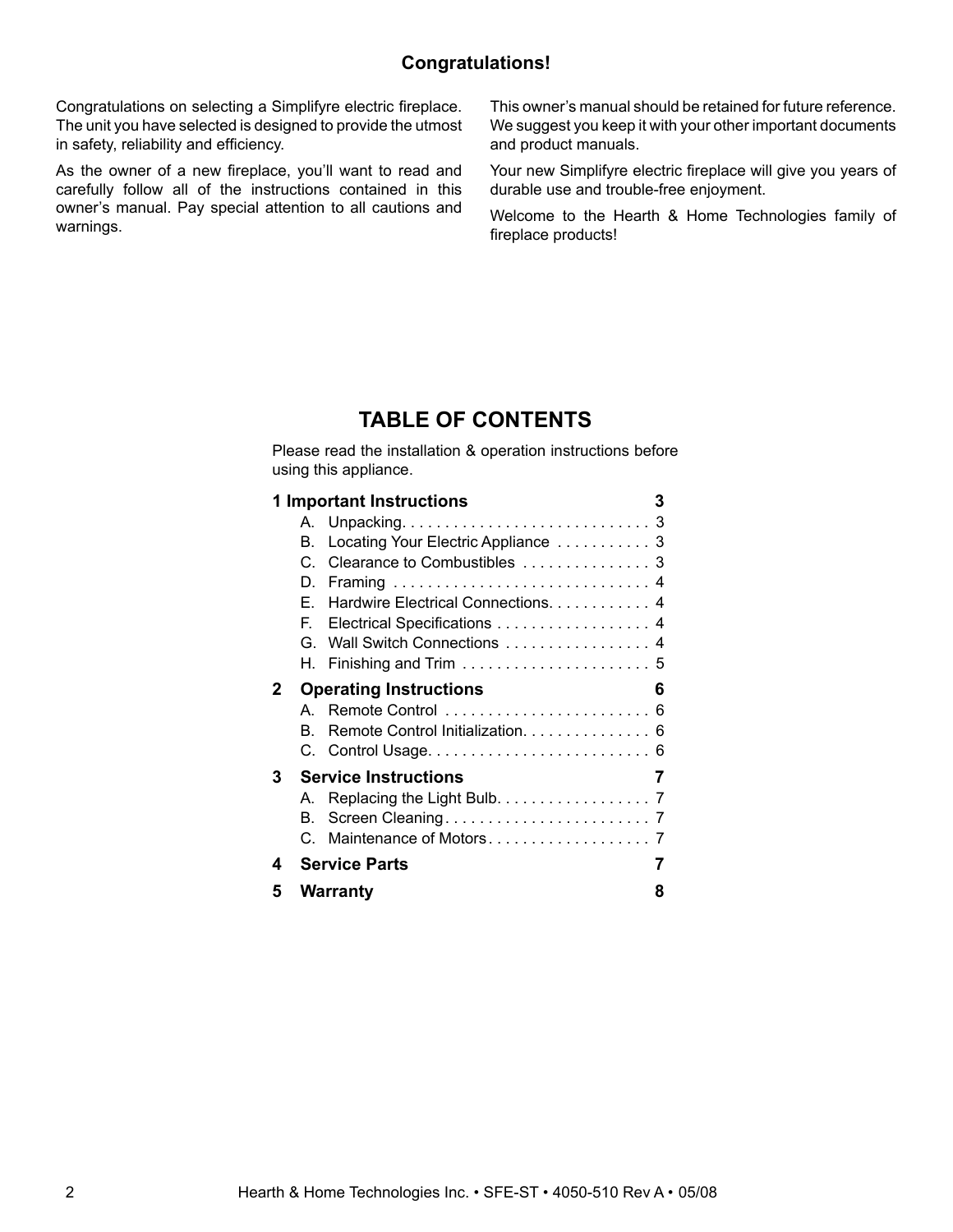#### *WARNING! Risk of Fire!*

#### *DO NOT:*

- *ï install or operate damaged appliance*
- *ï modify appliance*
- *ï operate the appliance without fully assembling all components*

*The following actions are strictly prohibited:*

- *ï Installation other than as instructed by Hearth & Home Technologies Inc.*
- *ï Installation and/or use of any component part not approved by Hearth & Home Technologies Inc.*

*Hearth & Home Technologies Inc. disclaims any responsibility for, and the warranty and agency listing will be voided by the above actions.*

*WARNING! Improper installation, adjustment, alteration, service or maintenance can cause injury or property damage. Refer to the owner's information manual provided with this appliance. For assistance or additional information consult a qualified installer, service agency or your dealer.*

*NOTICE! This appliance is not intended for use as a primary heat source and should not be factored as such in residential heating calculations.*

*WARNING! Risk of Electric Shock! This product should never be installed near water.*

*WARNING! DO NOT use this appliance if any part has been under water. Immediately call a qualified service technician to inspect and to replace any part of the electrical system if necessary*

When using electrical appliances, basic precautions should always be followed to reduce the risk of fire, electric shock and injury to persons, including the following:

- This appliance is intended for use in bathrooms, laundry areas and similar indoor locations. Never locate appliance where it may fall into a bathtub or other water container.
- Use this appliance only as described in this manual. Any other use not recommended by the manufacturer may cause fire, electric shock, or injury to persons.
- Always use ground fault protection where required by electrical code.
- Always disconnect power before performing any cleaning, maintenance.
- To prevend a possible fire, do not burn wood or other materials in this appliance.
- To prevent electric shock or fire, always use a qualified electrician should new circuits or outlets be required.
- SAVE THESE INSTRUCTIONS FOR FUTURE REFERENCE.

#### **A. Unpacking**

Remove the carton and retain the remote transmitter and installation document located in the top foam.

The retaining brackets holding the front doors must be removed.



#### **B. Locating Your Electric Appliance**

Your new electric appliance may be installed virtually anywhere in your home. However, when choosing a location ensure that the general instructions are followed. For best results, install out of direct sunlight.

Power supply service must be either completed or placed within the appliance prior to finishing to avoid reconstruction.

#### **C. Clearance to Combustibles**

| Back0 in. (0 mm) |  |
|------------------|--|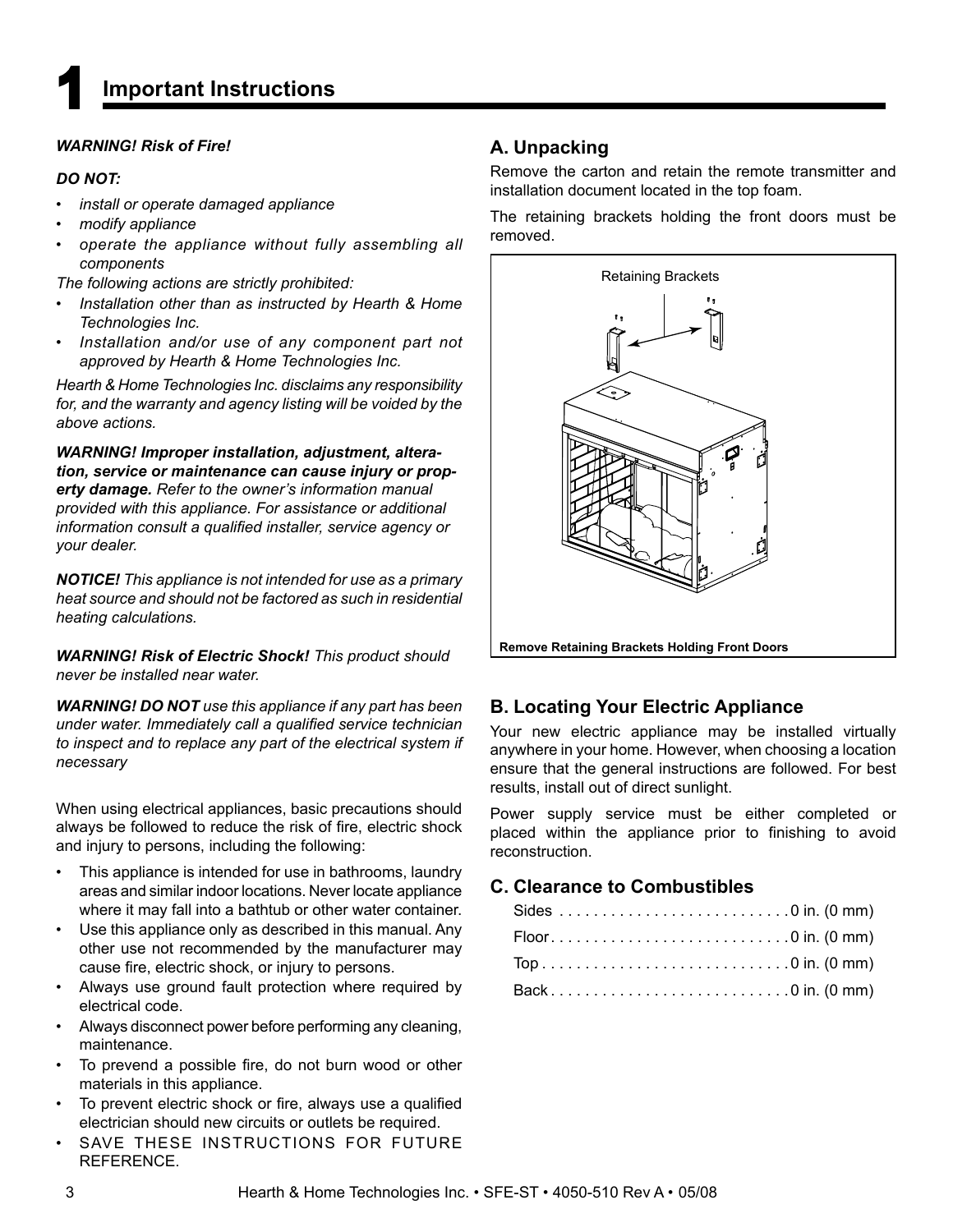#### **D. Framing**

- Choose an appliance location and frame as shown below.
- It is important to allow for finished face when setting the depth of the frame.
- The appliance can now be positioned in the opening.
- Level it with shims if necessary, and attach the unit to the frame using the nailing flanges provided.



#### **SFE-ST Framing Dimensions**



#### **E. Hardwire Electrical Connections**

#### *WARNING! Electrical wiring must comply with local building codes and other applicable regulations to reduce the risk of fi re, electrical shock and injury.*

**Note:** All wiring must be completed prior to finishing the unit.

For supply connections use No. 14 AWG or larger wires. Use copper wire only. Connect only to a 15 AMP branch circuit.

- Remove the screws securing the junction block cover.
- Wire to a properly grounded, 120 volt, 60 Hz, 15 AMP circuit
- Ensure all junction block connections are tight.
- Replace the cover and retaining screws.
- All components and wiring may be inspected by removing the top inter-panel through the appliance front opening.

#### **F. Electrical Specifi cations**

| Voltage120 V AC, 60 Hz |  |
|------------------------|--|
|                        |  |
|                        |  |

#### **G. Wall Switch Connections**

#### *WARNING! Do NOT connect the optional low voltage switch to 120 volt branch circuit.*

The optional WSK-21 Wall Switch contains a single pole low voltage switch.

Maximum run distance is 30 ft. (9.14 m) with 20 gauge solid copper low voltage thermostat wire. Connect the leads from the switch to the #2 and #3 terminals on the terminal block located under a cover on the lower side of the inner top.

The door must be removed to access the terminal block.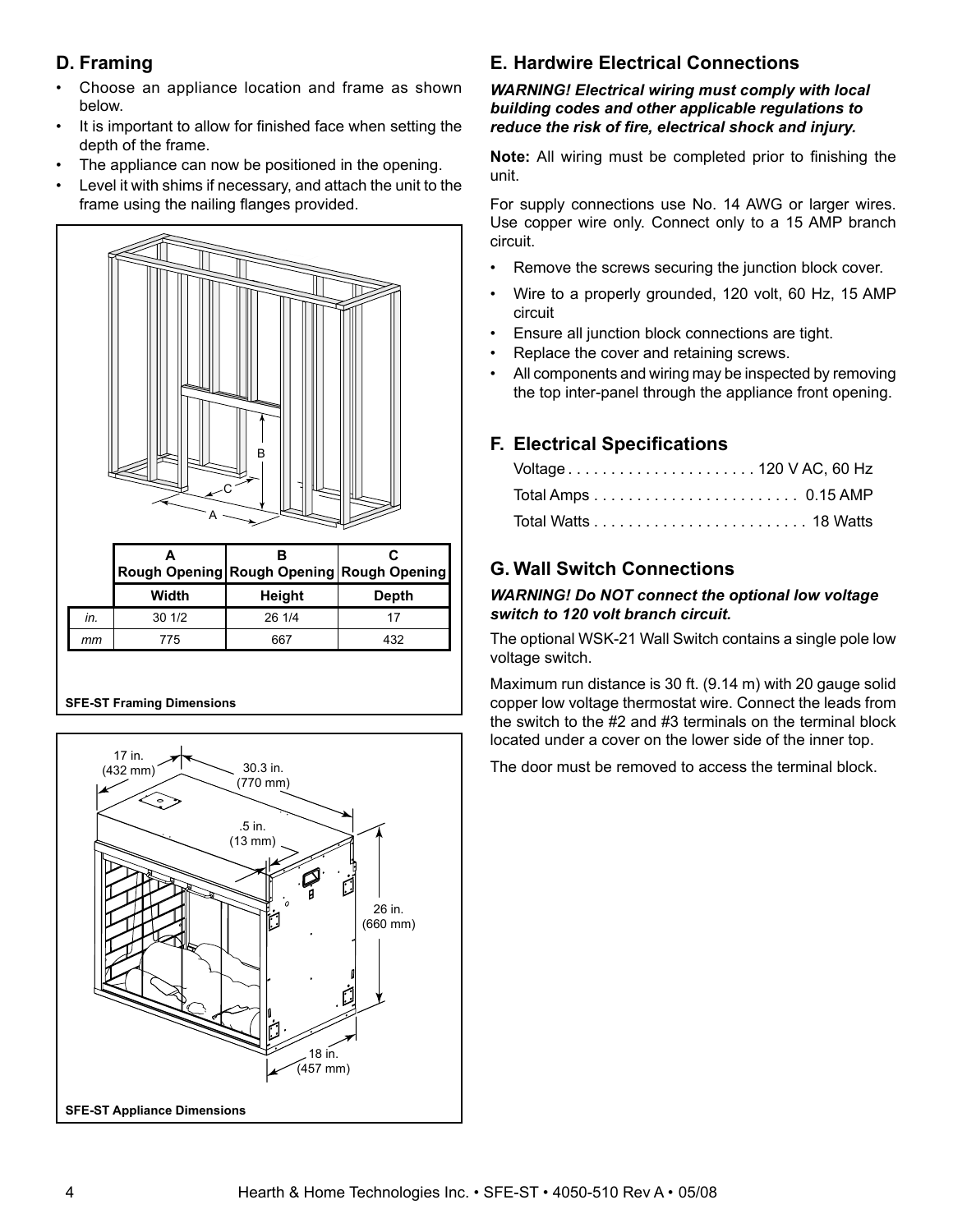

#### **H. Finishing and Trim**

Combustible or non-combustible materials may be used to finish up to the appliance opening.

The nailing flanges and drywall ledge permit installation of drywall flush to the front metal frame.

Trim material can cover the metal frame creating a true clean face installation.



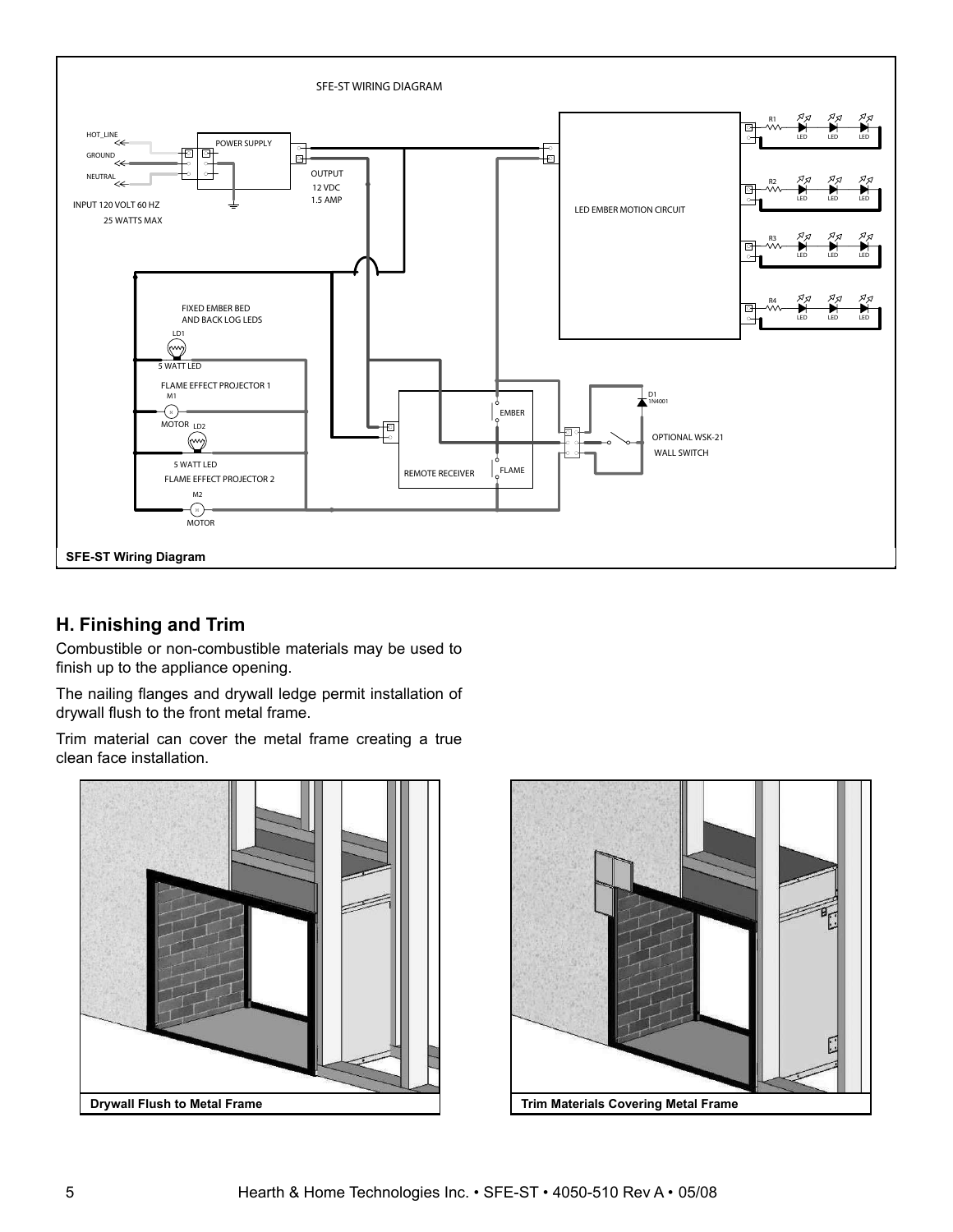# **2 OPERATING INSTRUCTIONS**

Ensure the appliance is connected to a properly grounded electrical outlet. If a new outlet is required, it should be installed by a qualified electrician according to applicable building codes.

#### **A. Remote Control**

**Note:** If the appliance does not respond to the hand held control see "Remote Control Initialization" below.

This equipment has been tested and found to comply with the limits for class B digital device, pursuant to Part 15 of the FCC Rules. These limits are designed to provide reasonable protection against harmful interference in residential installation. This equipment generates and uses, and can radiate radio frequency energy and, if not installed and used in accordance with the instructions, may cause harmful interference to radio communications. However, there is no guarantee that interference will not occur in a particular installation. If this equipment does cause harmful interference to radio or television reception, which can be determined by turning the equipment off and on, the user is encouraged to try to correct the interference by one or more of the following measures:

- Re-orient or relocate the receiving antenna.
- Increase the separation between the equipment and receiver.
- Connect the equipment into an outlet on a circuit different from that to which the receiver is connected.
- Consult the dealer or an experienced radio/TV technician for help.



#### **B. Remote Control Initialization**

This procedure is required only when the unit is installed or the transmitter is replaced and is not affected by the loss of power.

- Ensure that power is supplied through main service panel.
- Place fresh batteries in the transmitter.
- Access the LEARN button by removing the front screen.
- Press and hold down the learn button. You will hear a beep.
- Press a button on the hand-held transmitter.
- Release the learn button when you hear the long beep.
- This completes the remote control receiver/transmitter initialization.
- Three transmitters can be used simultaneously.

#### **C. Control Usage**

The controls operates the appliance modes.

- The flame effect and backlog/embers are turned ON/OFF by alternate action of the FLAME button on the remote transmitter.
- The front embers and motion are turned ON/OFF by alternate action of the EMBERS button on the remote transmitter.
- The optional wall FLAME switch provides manual operation (ON/OFF) of the flame effect.
- The optional wall EMBERS switch controls the front embers and motion.

The optional wall switche is in parallel with the remote control relays. The wall switche MUST be OFF for the Remote Transmitter to control the appliance.

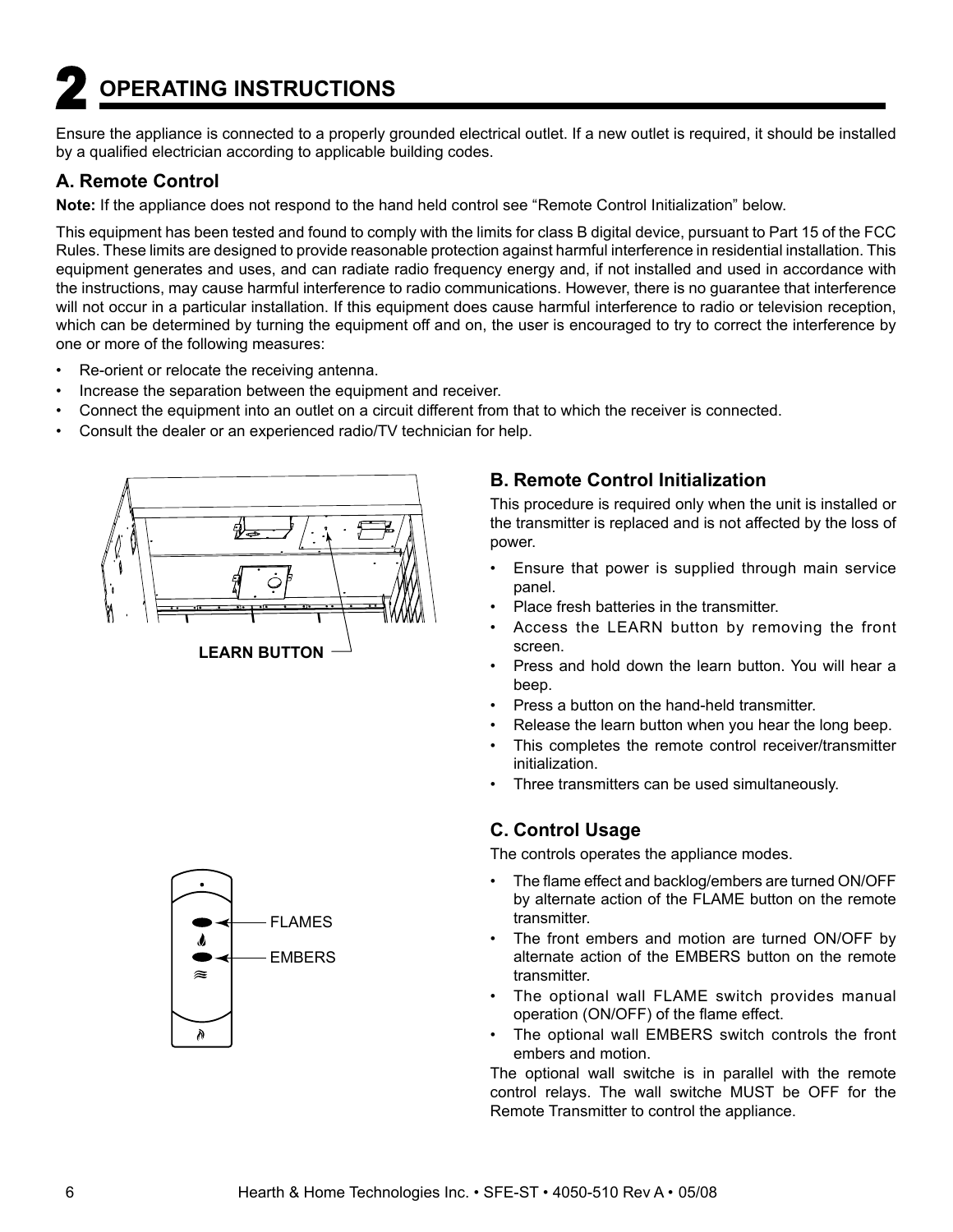**3 Service Instructions** 

*WARNING! Disconnect power at circuit breaker before attempting any maintenance or cleaning to reduce the risk of fi re, electrical shock or personal injury.*

#### **A. Replacing the Light Bulb**

This appliance uses a single 12 Volt, 3 Watt, MR-16 LED bulb.

- Turn off power to the unit at the main service panel.
- Remove the glass door by lifting up and in.
- Remove the two screws on the projector basket.
- Rotate the housing down to access the bulb.
- Remove the screws holding the bulb and socket.
- Unplug the bulb from the socket.
- Replace the bulb.
- Re-assemble in the reverse order.

#### **B. Screen Cleaning**

During shipment, installation, handling, etc., the screen surface may collect dust particles; these can be removed by lightly wiping with a clean, dry cloth.

#### **C. Maintenance of Motors**

The motors used on the flame projector assembly is prelubricated for extended bearing life and requires no further lubrication.





| 1              | Viewing Screen             | 4050-500      |
|----------------|----------------------------|---------------|
| $\overline{c}$ | Niew Screen Retainer       | 4050-501      |
| 3              | Glass Door (each side)     | 4050-502      |
| 4              | Refractory (each side)     | 40505-503     |
| 5              | lFuel Bed                  | 4050-504      |
| 6              | <b>Embers LED Assembly</b> | 4050-505      |
| 7              | Projector Assembly         | 4050-506      |
| 8              | Power Supply Assembly      | 4050-507      |
| 9              | 3 Watt LED Bulb            | 4050-508      |
| 10             | <b>IReceiver</b>           | 4050-108      |
| n/s            | llnstallation Manual       | 4050-510      |
| n/s            | Wall Switch                | <b>WSK-21</b> |